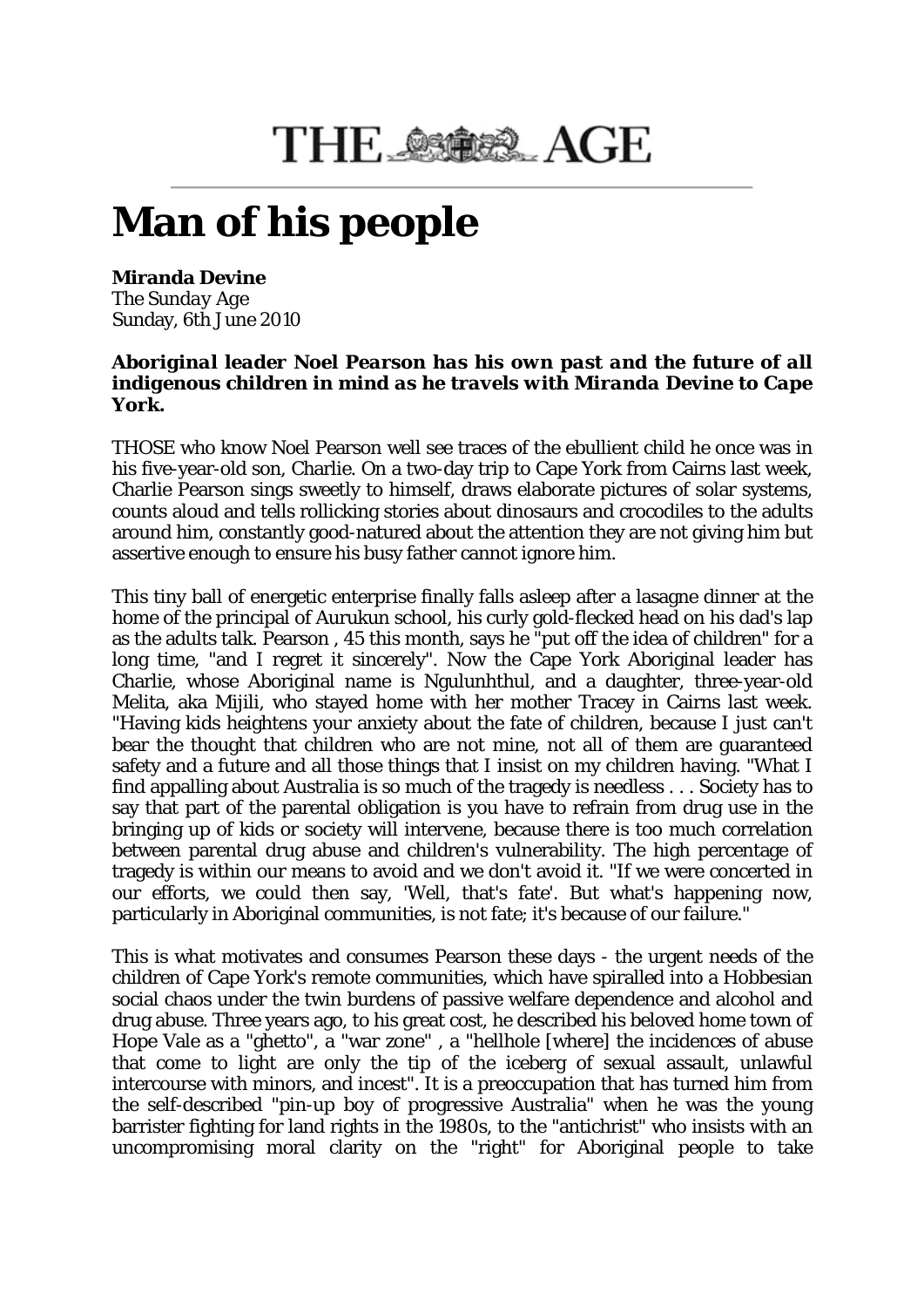responsibility for their own fate.

PEARSON grew up poor, the youngest of five brothers and a sister in the Lutheran mission of Hope Vale, and he slept with all his brothers in one bed. Yet people were "socially strong", with families and a community, which "are worth more than gold". His was the last of the generations left standing when the winds of social change swept through the cape, ending the benign overlordship of the missionary and ushering in a new era of alcohol, drugs and gambling.

Who Pearson is and how he thinks is inextricably tied to the unique history of Hope Vale, the memories of his parents and grandparents and the ghosts of his ancestors, and the sharp moral universe built over 75 years by Lutheran missionaries. The philosophy of social relationships that underpins his thinking on welfare reform and personal responsibility comes from the fabric of Hope Vale and the people he loves there, from the echoes of dispossession and tragedy and the achievement of forebears who endured and survived the greatest burdens of history.

Hope Vale's main street, Thiele Street, is lined with mango trees and frangipanis. Its most imposing building is St John's Lutheran Church. The grid-patterned streets have German names, after the long-dead missionaries who spent the bulk of their lives there, far from home. The greatest of them, says Pearson , was the Bavarian Georg Heinrich Schwarz, who arrived at what was then Cape Bedford at the tender age of 19, and spent the next 55 years building a God-fearing Christian community.

He died before Pearson was born, but the people of Hope Vale "owe an unrepayable debt" to Schwarz. He translated the gospels into Guugu-Yimidhirr and the local people dubbed him Muni, meaning "black", because they could not pronounce Schwarz, which was German for black. He was respected and loved by the older people, but among Pearson 's generation, there was ambivalence. "I grew up with Muni towering over . . . in an ambivalent way. He was a great figure of our parents' and grandparents' stories . . . but I was also dealing with the fact there were two views of him. Some people who were very defensive of him were alarmed at the fact the younger generations were critical. "People often said if we didn't have him, we would have been done for.

He protected us from pretty terrible conditions on the frontier; from exploitation from pastoralists or miners or fishermen and so on. But the mission, as well as providing protection, also became a place which facilitated government policies such as moving [stolen] children to these missions." Muni married Hope Vale's schoolteacher, Mary, and they had two daughters. During WWII he was arrested and interned for being German.

The mission was evacuated to Woorabinda, west of Rockhampton, for fear that the Japanese might find collaborators among the German-schooled people of the northern frontier. It was a traumatic upheaval, says Pearson . A quarter of the community died of influenza within three months. They did not return to Hope Vale for seven years, and Muni, who was released from internment in 1944 at 76, retired. Pearson 's aunt told him how Muni visited the community after he was released and "kind of apologised . . . and said he was conscious of how strict he had been, but that he was in a bind. He wouldn't let people go into Cooktown, for instance, because it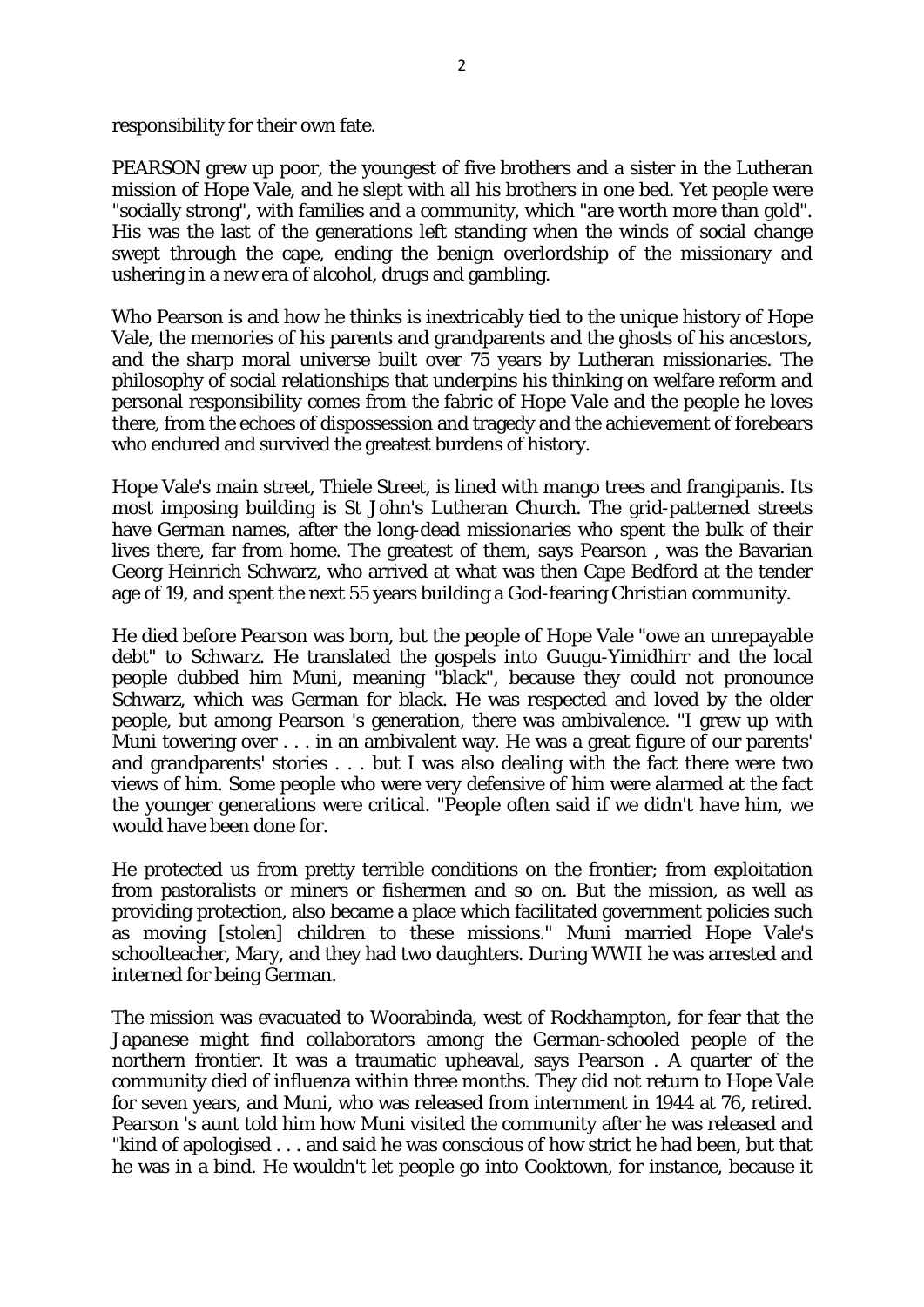would have been a disaster, with grog and women exploited."

Muni is buried in Hope Vale, and Muni Day is celebrated every September. Pearson wrote of his ambivalence in his honours history thesis at Sydney University in 1986, "Dingoes, sheep and Mr Muni". HE HAD been a precocious child, and at the year 4 presentation day at Hope Vale Primary School, Pearson was singled out by principal Don Shiewe, who declared he would "eat my hat" if this boy didn't go to university. "It took everybody else by surprise, too, that this big ambition could happen, " says Pearson , "because a number of older people kept repeating it to me: 'You're going to go to university, boy.'

My parents would not have known what a university was, so it took somebody like a principal to plant the idea in my head. But the importance of reading and education had already been implanted by my parents." Pearson 's great-grandfather, Arrimi, was a Kuku Warra man, whose people were all but annihilated during the 1870s goldrush, and who spent most of his adult life hiding from police who wanted him on a mission. Pearson 's grandfather, Ngulunhthul, or Charlie, was removed from his father at age 10 and taken to the Cape Bedford mission. His grandmother also was a stolen child, taken to the mission from Chillagoe at the age of eight. Their son, Pearson 's father, Glen, a stockman, was literate in English and his Aboriginal language.

He had few books, but Pearson remembers his reading the Bible to him every night and saying: "Reading makes a full man." Pearson 's mother, Ivy, could not speak English nor read but was determined that her son would be different. Like many Hope Vale children at that time, Pearson was sent to the Lutheran boarding school in Brisbane, St Peter's. Unlike his peers, he went to Sydney University to study history.

But each time he came home on holiday, he was struck by the drastic changes engulfing Hope Vale in the late 1980s. The break from the mission had been inevitable in the wake of the 1960s social revolution, "but we didn't handle the transition well. We threw the baby out with the bathwater, and that was as much the church's fault as ours. They were reluctant to leave, they didn't see the world was changing and they were too defensive." At the same time, "we didn't realise how important was the moral code the missionary had instilled in our elders and how crucial that was and how fragile. What our elders were doing to uphold those things was a source of great strength, but we didn't handle [well] the permissive Australian society that was emerging."

Welfare money arrived in the early 1970s, and a fortnightly cycle of binge drinking was established with young men. "They've got nothing to do and they get free money every fortnight Wednesday and they're allowed to enter the pub so they're the first ones to abandon responsibility." In 1986 came the crippling blow when women started being employed under the work-for-the-dole program, rather than getting money from a child endowment allowance. It led to an "explosion of women drinking", says Pearson . "Women got an independent source of money that wasn't specifically child endowment. The social norm against women drinking suddenly collapsed and wasn't upheld. In a society like ours where no women drank . . . you can't underestimate the profound effect."